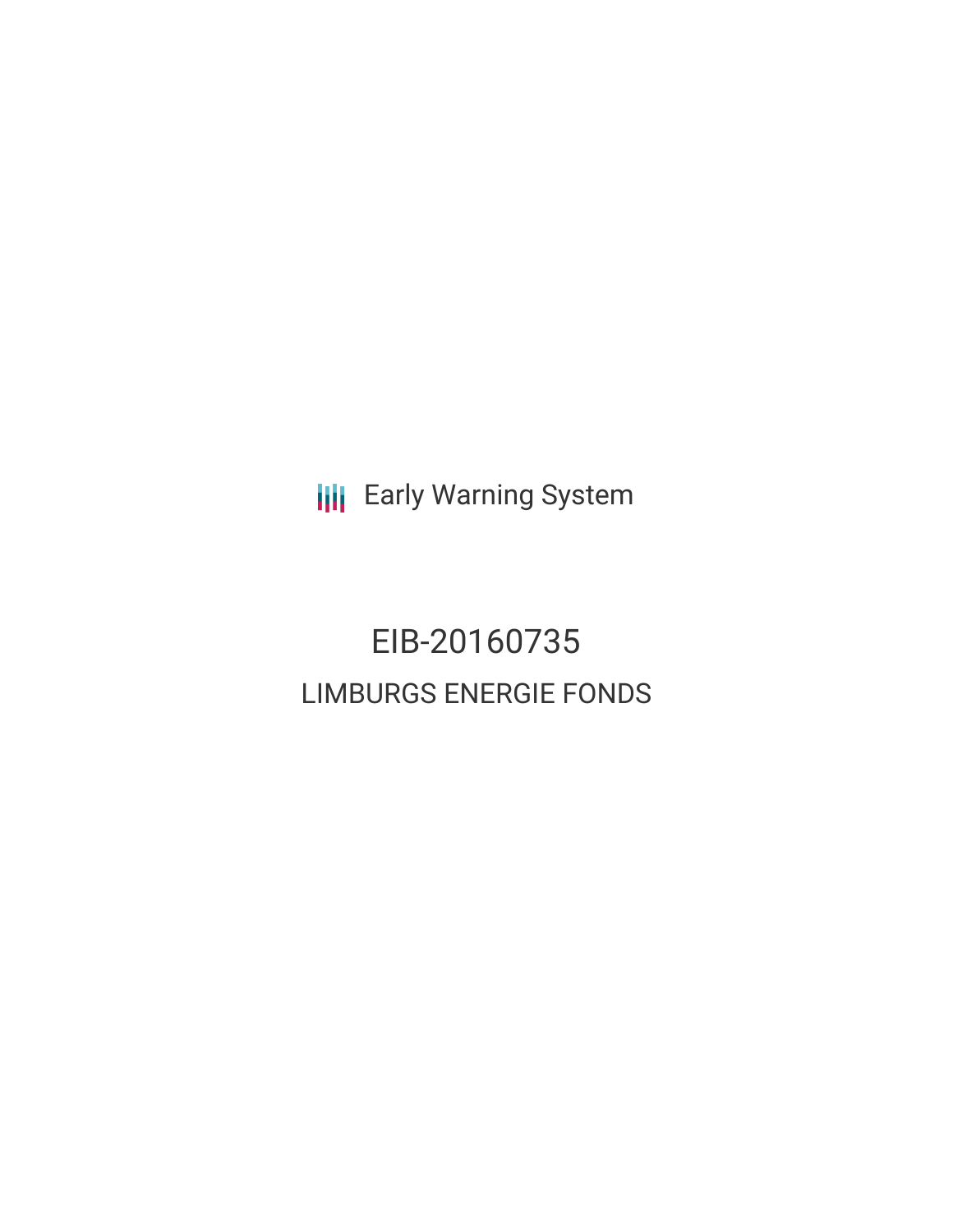

## **Quick Facts**

| Netherlands                    |
|--------------------------------|
| European Investment Bank (EIB) |
| Proposed                       |
| U                              |
| Province of Limburg            |
| Energy                         |
| \$36.00 million                |
| \$108.00 million               |
|                                |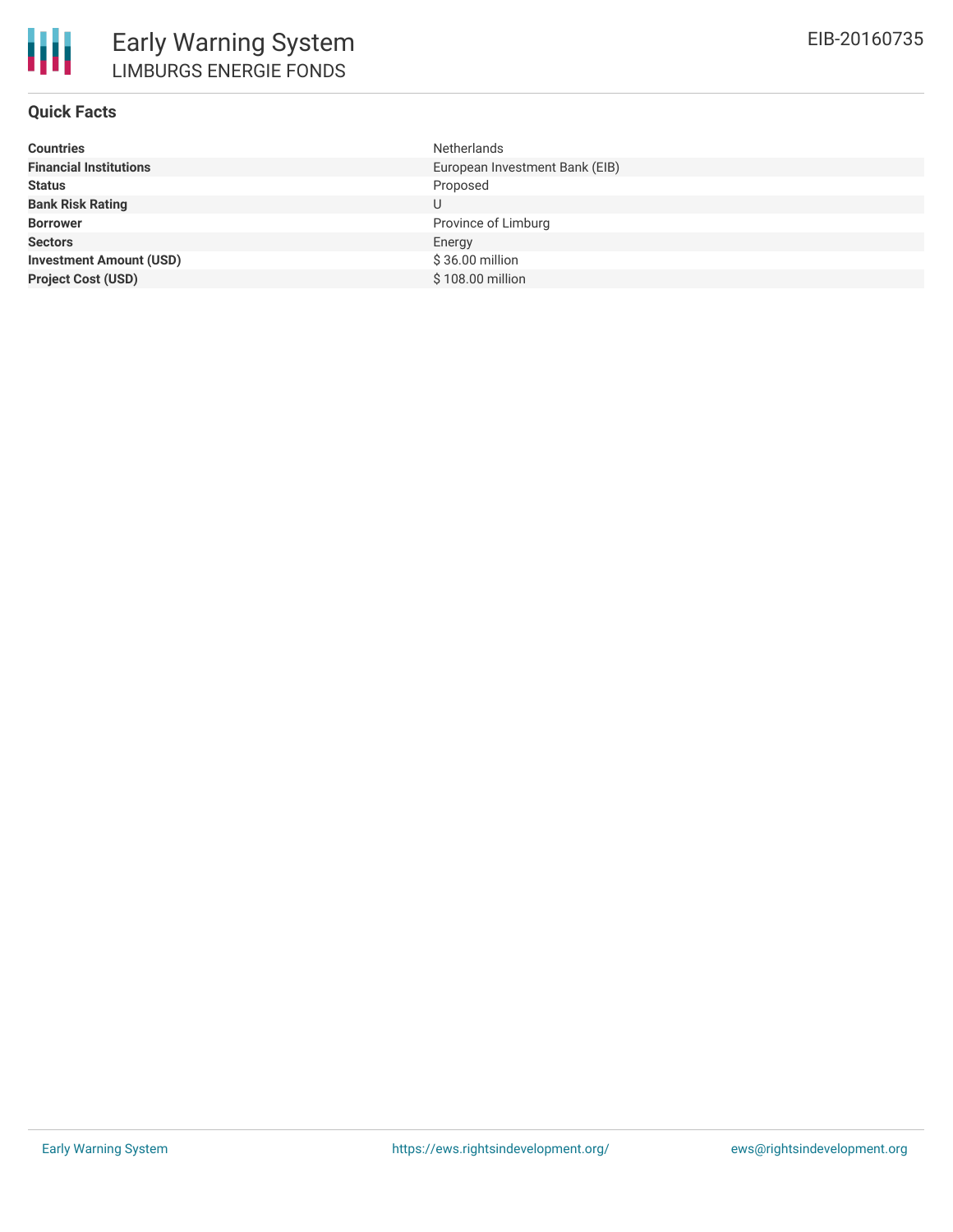

## **Project Description**

The project provides a loan of up to EUR 30m to the Limburgs Energie Fonds (LEF), an evergreen financial instrument established and fully financed by the Dutch region of Limburg. The financing will leverage the region's investment capacity towards small and medium-sized enterprises (SMEs) and small projects in the critical sectors of carbon-saving renewable energy, energy efficiency and (marginally) circular economy and asbestos sanitation.

According to bank documents, carbon savings for the province of Limburg through renewable energy, energy efficiency and circular economy projects, waste treatment facilities and sustainable transport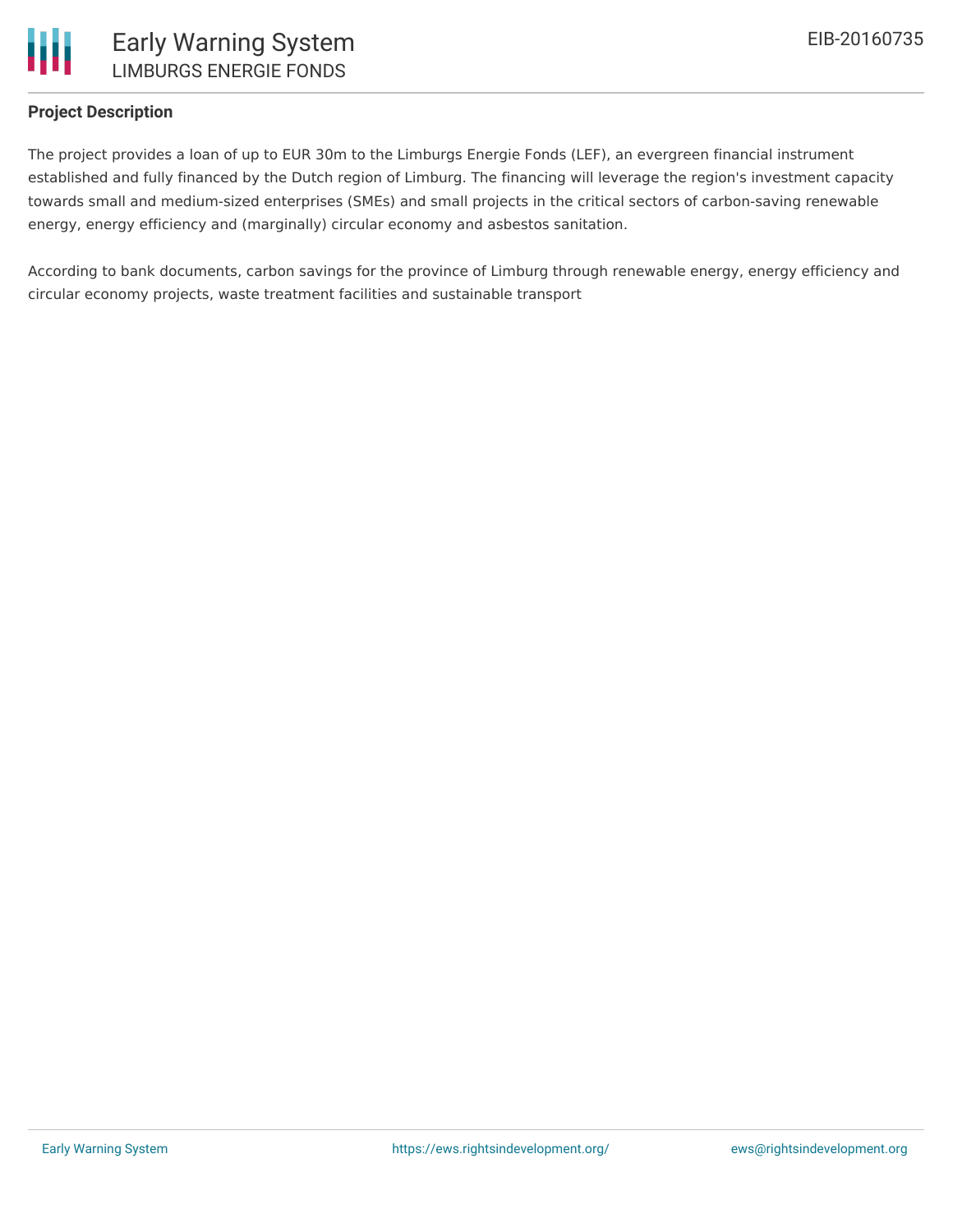

#### **Investment Description**

European Investment Bank (EIB)